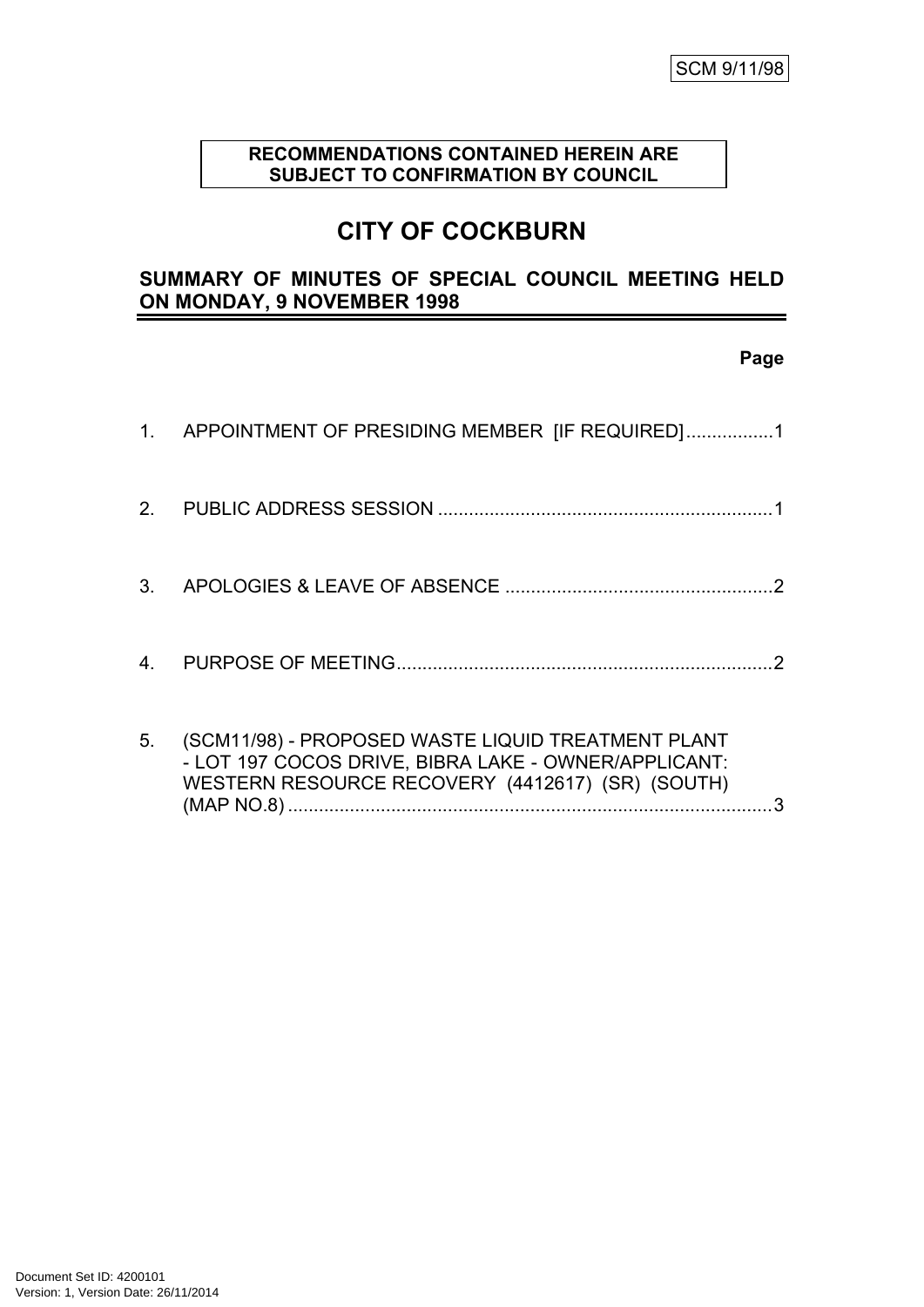Document Set ID: 4200101<br>Version: 1, Version Date: 26/11/2014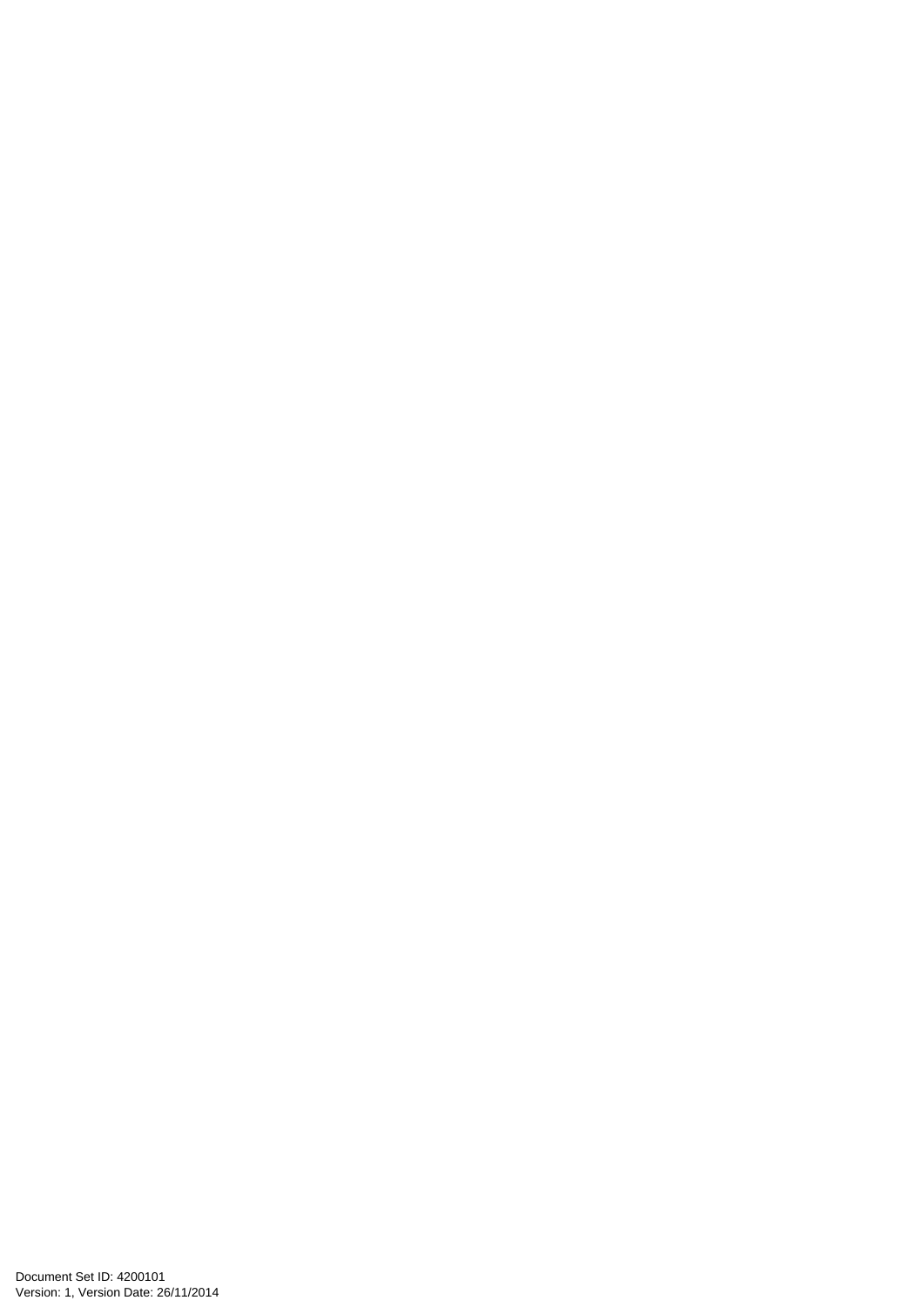# **CITY OF COCKBURN**

## **MINUTES OF SPECIAL COUNCIL MEETING HELD ON MONDAY, 9 NOVEMBER 1998 AT**

#### **PRESENT:**

### **COMMITTEE MEMBERS**

| Mr J Grijusich | Mayor (Presiding Member) |
|----------------|--------------------------|
| Mrs N Waters   | Councillor               |
| Mr S Lee       | Councillor               |
| Mr C Elpitelli | Councillor               |
| Mr R A Lees    | Councillor               |
| Mr L Howlett   | Councillor               |
| Mr J McNair    | Councillor               |

### **IN ATTENDANCE**

| Mr R W Brown  | $\sim$ 100 $\mu$ | <b>Chief Executive Officer</b>       |
|---------------|------------------|--------------------------------------|
| Mr S M Hiller | $\sim$           | Director, Planning & Development     |
| Mr S Ryan     |                  | Manager, Planning                    |
| Mr D Walsh    |                  | Manager, Environmental Services      |
| Mrs B Pinto   | $\sim$           | Secretary to Chief Executive Officer |
| Mr D McLeod   |                  | McLeod & Company                     |

A quorum was not present until 7.55 at which time the Presiding Member declared the meeting open. The Presiding Member welcomed Mr. Denis McLeod, Council's Solicitor to the Meeting.

### <span id="page-2-0"></span>**1. APPOINTMENT OF PRESIDING MEMBER [IF REQUIRED]**

Nil

### <span id="page-2-1"></span>**2. PUBLIC ADDRESS SESSION**

**Karen Reeve-Fowkes**, representing Yangebup Progress Association and Yangebup P and C spoke on Item 5, expressing concerns of the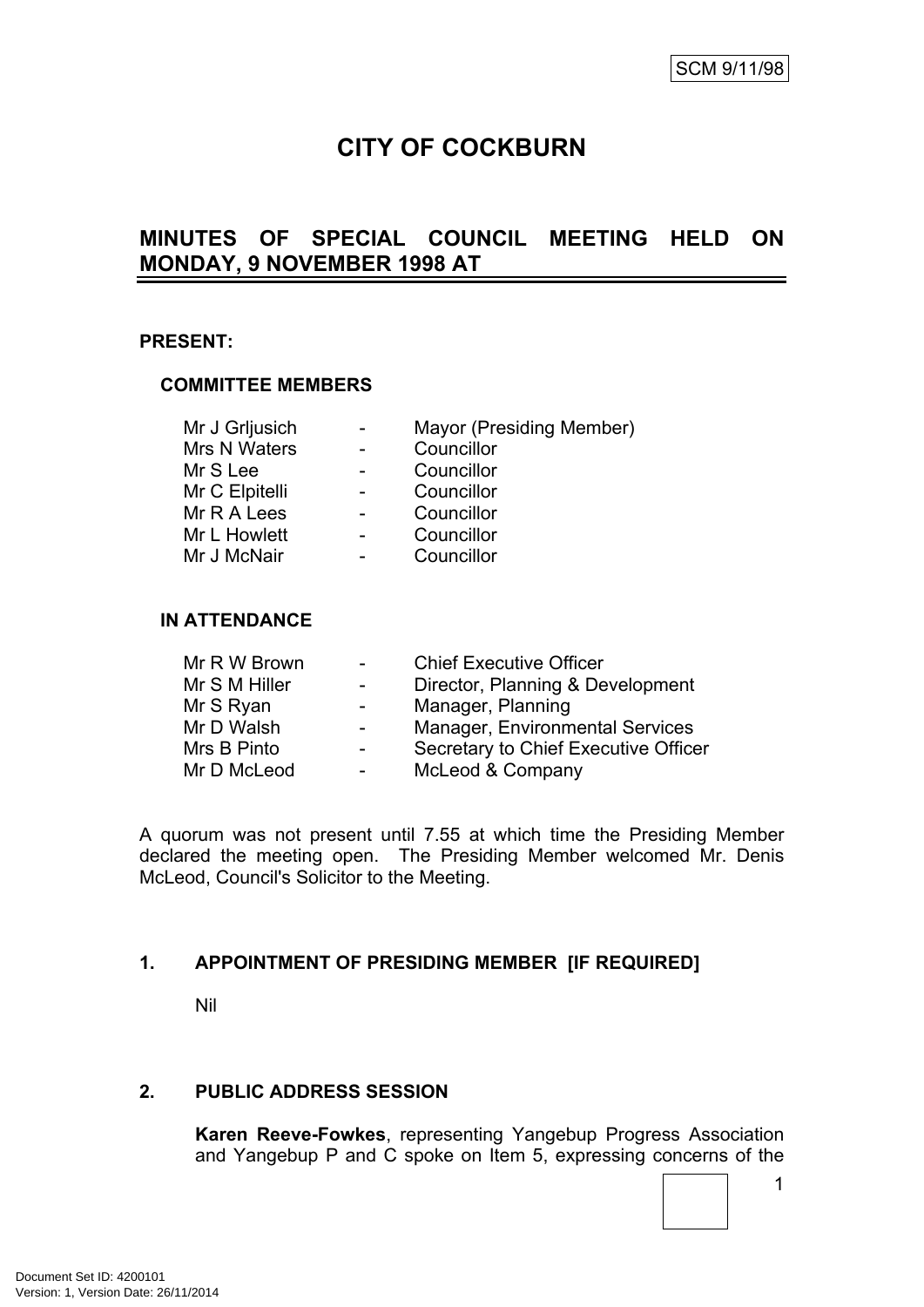impact that such a proposal would have on the surrounding neighbourhood and their families, should approval be given for the development of a Waste Liquid Treatment Plant. She requested that Council assess the proposal, with strong emphasis on the emission factor.

**Julie Gore**, a ratepayer and representing Yangebup Primary School, also spoke on the proposed Waste Liquid Treatment Plant, strongly opposing the proposed development. She requested Council to carry out its obligations in looking after the welfare of its community. She requested Mayor Grljusich to address the students and teachers of the Yangebup Primary School at the School assembly on Thursday, 12 November 1998 on the decision which would be taken tonight.

**Ian Cross**, also representing the Yangebup Progress Association and Yangebup P and C had grave concerns with regard to the Waste Liquid Treatment Plant being proposed in the Bibra Lake Industrial area. He table a petition containing 450 signatures opposing the development. He also stated that a petition containing 900 signatures has been presented to Parliament strongly opposing the proposal and a copy of that was also handed to the meeting.

## <span id="page-3-0"></span>**3. APOLOGIES & LEAVE OF ABSENCE**

Clr S Hunt Apology Clr B Wheatley **Apology** 

Clr L Humphreys Apology (Attending Conference) Clr M Pecotic **Apology (Attending Conference)** 

## <span id="page-3-1"></span>**4. PURPOSE OF MEETING**

The purpose of the Meeting is to consider an application for the Proposed Liquid Waste Treatment Plant at Lot 197 Cocos Drive, Bibra Lake.

### **MEETING BEHIND CLOSED DOORS**

MOVED Clr Lees SECONDED Clr Elpitelli that pursuant to s5.23(2) (d) of the Local Government Act 1995 the time being 8.07 pm, the Meeting not be open to the public but Council proceed to consider Item 5 on the Agenda behind closed doors, as the issue is one of a legal nature, until the Council by resolution decides that the Meeting be opened to the public.

**CARRIED**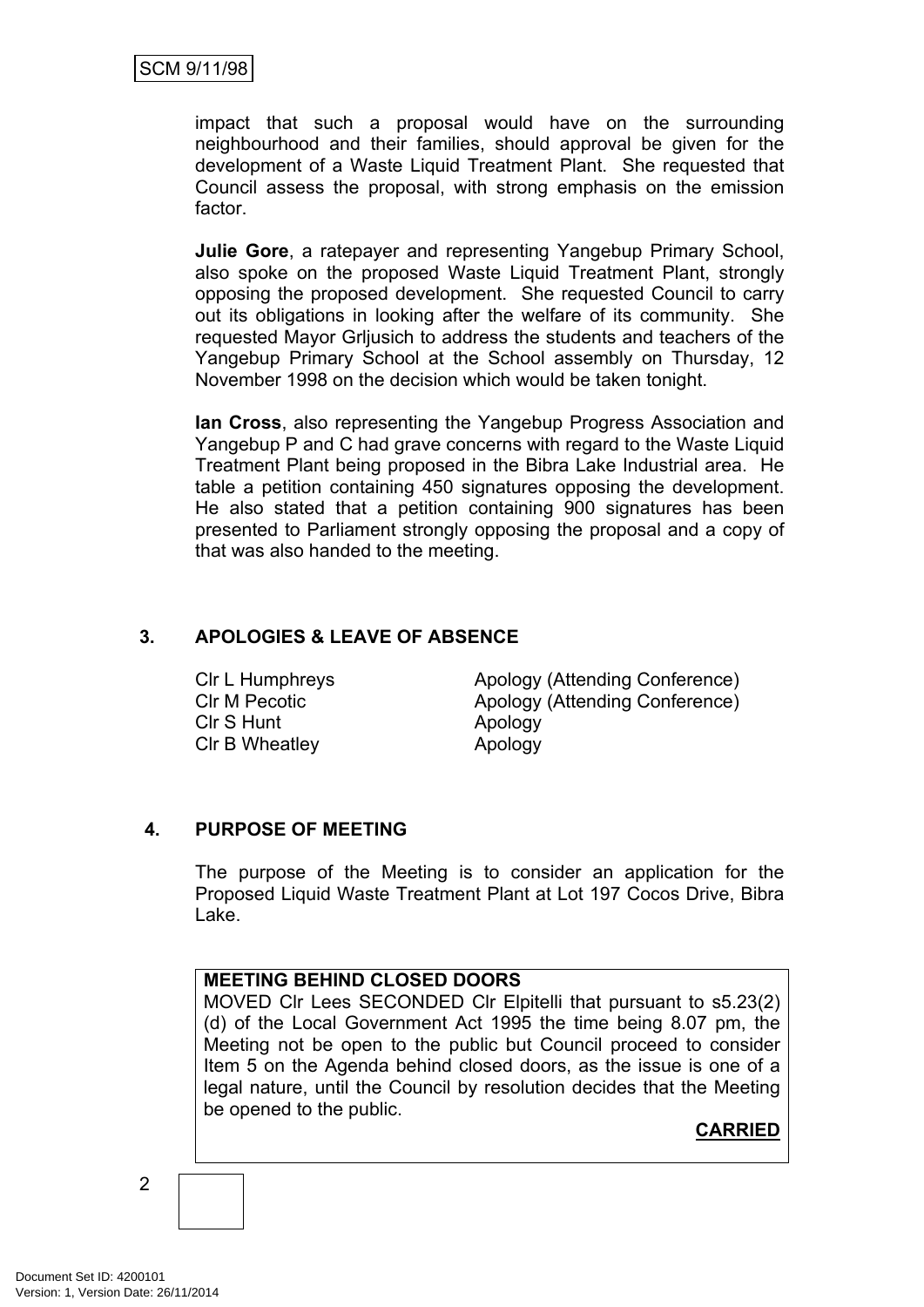<span id="page-4-0"></span>**5. (SCM11/98) - PROPOSED WASTE LIQUID TREATMENT PLANT - LOT 197 COCOS DRIVE, BIBRA LAKE - OWNER/APPLICANT: WESTERN RESOURCE RECOVERY (4412617) (SR) (SOUTH) (MAP NO.8)**

## **RECOMMENDATION**

That Council resolve to:

- (1) take no further action in respect of Point (1) of its Resolution dated 21 October 1997 which characterised the proposal as a 'Noxious Industry';
- (2) on the basis of the further legal advice received, determine that the proposal constitutes a 'use not listed' under the provisions of the Scheme;
- (3) reconsider the application for Planning Approval and advertise the proposal for a period of 21 days in accordance with Clause 6.2.3(b) and (c) of the Scheme;
- (4) subject to (3) above, and receipt of the Minister for the Environment's authorisation that the proposal may be implemented under the provisions of the Environmental Protection Act, Council make its determination of the Application for Planning Consent;
- (5) advise the Applicant, the Minister for the Environment and the Yangebup Progress Association of (1)-(4) above.

## **COUNCIL DECISION**

MOVED Clr Lee SECONDED Clr Elpitelli that Council:

- (1) reconfirm its decision of 21 October 1997;
- (2) advise the applicant that in the light of further information on the proposal provided through the CER and other processes, and detailed legal advice on the matter, that it has come to the conclusion that the process proposed involves a Noxious Industry and it is not open to Council to approve a development application for the process on the proposed site under its present zoning of General Industry under District Zoning Scheme No.2; and
- (3) refuse the application.

**CARRIED**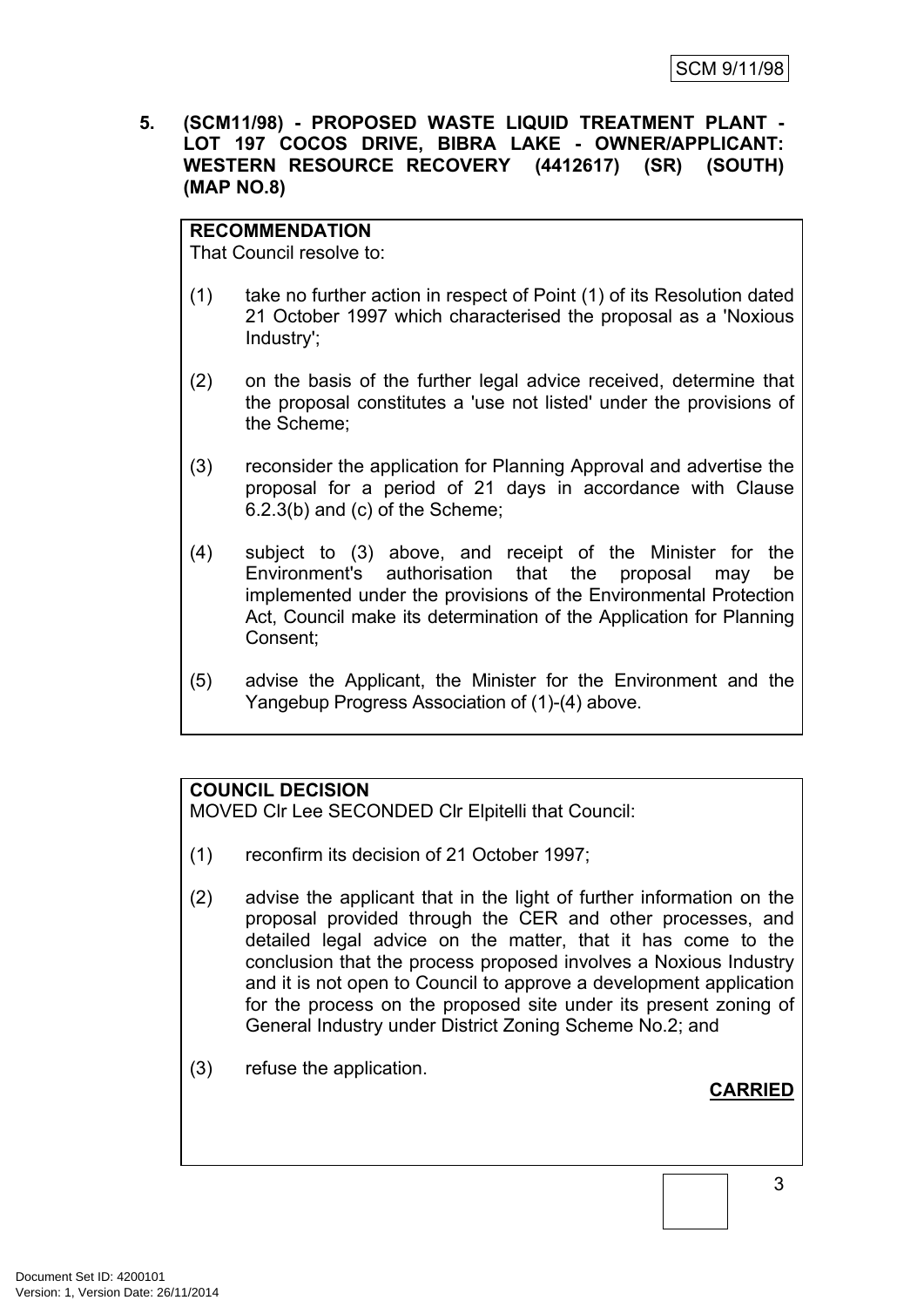## **CLR HOWLETT REQUESTED THAT VOTES BE RECORDED:**

**FOR:** MAYOR GRLJUSICH, CLRS, LEES, McNAIR, LEE, WATERS, ELPITELLI

**AGAINST:** CLR HOWLETT

## **Background**

Council at its meeting held on 20 October 1998 resolved as follows:-

*Moved Major Grljusich seconded Councillor Wheatley that this matter be deferred to a special meeting of Council and that Denis McLeod be invited to attend the meeting to discuss this issue.*

| ZONING:           | MRS:                                       | Industrial              |
|-------------------|--------------------------------------------|-------------------------|
|                   | DZS:                                       | <b>General Industry</b> |
| <b>LAND USE:</b>  | Vacant                                     |                         |
| LOT SIZE:         | 7133m <sup>2</sup>                         |                         |
| AREA:             | 3000m <sup>2</sup> (approx. building area) |                         |
| <b>USE CLASS:</b> | To be determined                           |                         |

Council first considered the proposal at its meeting on 3 December 1996 and resolved as follows:-

*"(1) subject to receipt of advice that the proposal is not subject to formal assessment under the Environmental Protection Act, the Director of Planning and Development be authorised to grant approval to the Liquid Waste Treatment Facility in accordance with the plan dated 22 October 1996 subject to the following conditions:*

*Standard Conditions*

*1. Standard conditions contained in Council Policy PBH 3.1 as determined appropriate to this application by the delegated officer under clause 7.6 of Town Planning Scheme - District Zoning Scheme No.2*

### *Special Conditions*

*1. All offensive odours to be effectively retained within the confines of the subject property. Details of measures to control odour emissions to be submitted to Council's Environmental Services Section for approval prior to commencement of development.*

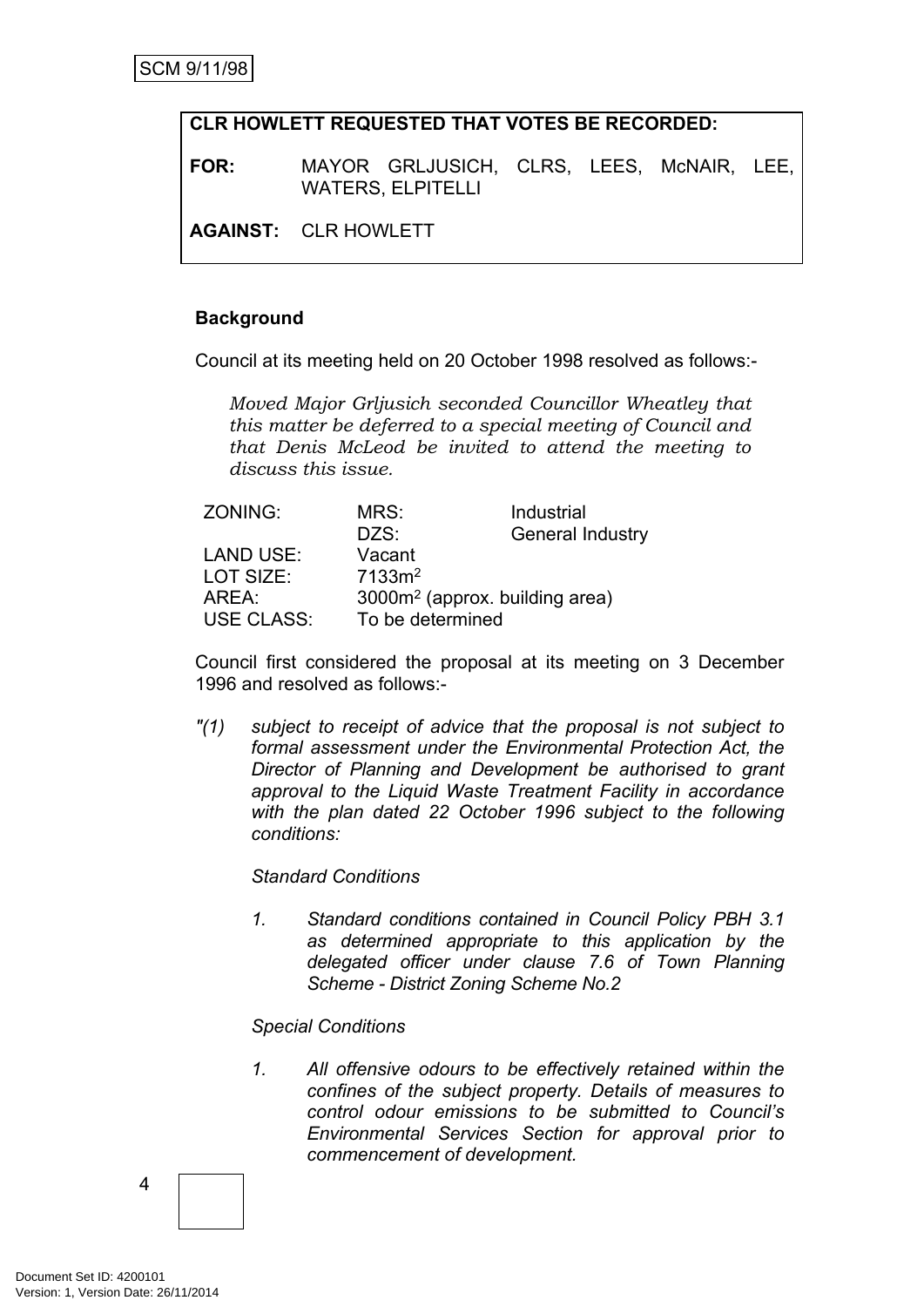- *2. All waste water and stormwater to be retained on the site. All spillage and stormwater in materials handling and processing areas to be collected separately and directed to an appropriate on-site treatment facility.*
- *3. All handling of waste products is to be carried out under cover and shall ensure no run-off occurs other than to a sealed collection point.*

## *Special Footnotes*

- *1. All dangerous goods to be stored in accordance with the requirements of DOME.*
- *2. Approval from the Water Corporation be granted prior to the commencement of development.*
- *3. Approval from the Water and Rivers Commission be granted prior to the commencement of development.*
- *4. The development shall not commence until such time as a Works Approval is issued by the DEP."*

The project was, however, subject to formal assessment by the Environmental Protection Authority and no Planning Approval was issued. The Company states that it relied upon the form of advice given to them regarding the Council Resolution. They purchased the land and undertook the Consultative Environmental Review process with an expectation that a Council Planning Approval would issue in the event that they were able to obtain environmental approval.

The CER process was undertaken by the Company in 1997 and following public notification of the proposal there was substantial local public concern about potential environmental impacts. This resulted in a public meeting held on 30 June 1997 in the Yangebup Community Hall.

Legal advice was sought at that time regarding the status of Council's 3 December 1996 Resolution. The Company was accordingly advised that the Council would reconsider the application for Planning Approval at the conclusion of the CER process.

Further legal advice was provided in respect of the 1984 'McNeice' decision of the Supreme Court. The effect of this advice was that at its meeting on 21 October 1997 Council resolved as follows:-

*"(1) advise the applicant that in the light of further information on the proposal provided through the CER and other*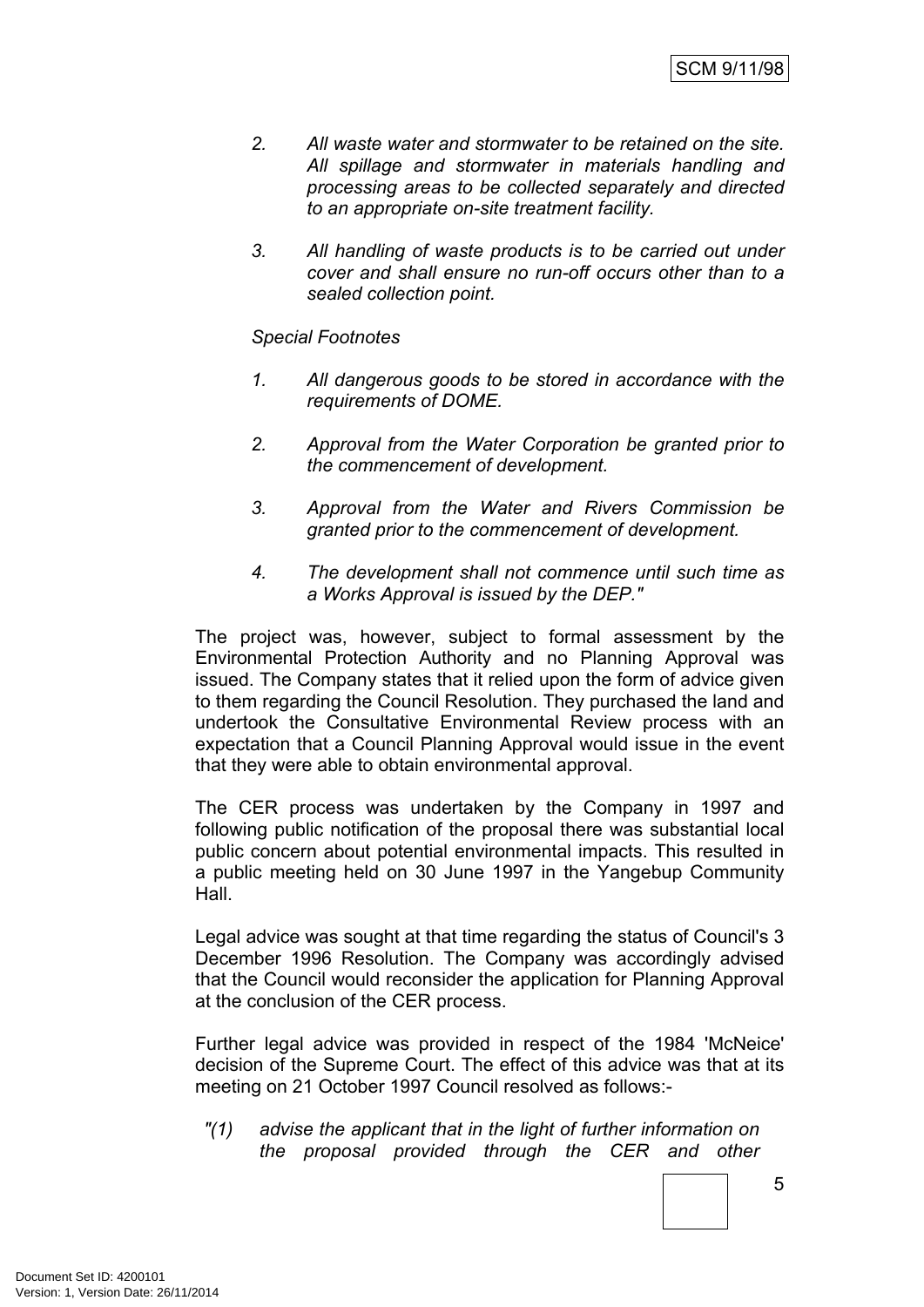*processes, and detailed legal advice on the matter, that it has come to the conclusion that the process proposed involves a Noxious Industry and it is not open to Council to approve a development application for the process on the proposed site under its present zoning of General Industry under District Zoning Scheme No. 2;*

*(2) that the Director of Planning & Development prepare a report on the implications of the McNeice ruling and his recommendations to Council as to possible options it can pursue in this matter and the effects of these options and that Council then further considers the matter."*

(Refer to the Officer Report [21. October 1997] for further details).

In regard to (2) of the above Resolution, a detailed report was presented to the 16 December 1997 Council meeting proposing an amendment to Council's Town Planning Scheme to overcome the potential restriction the McNeice decision may place on general industrial type developments. (Refer to the Officer Report to the 2 December 1997 SPC meeting and Item 7.2 of this Agenda for details of the draft amendment.

The generality of the McNeice decision creates a degree of uncertainty for a number of general industries which, by their nature, require the implementation of 'preventative measures' to reduce potential sources of nuisance.

The Council at its meeting held on 20 October 1998, resolved to defer the matter to allow a report to be prepared informing the Council which businesses currently operate in the Industrial areas outside the McNiece ruling.

A report has been prepared for the Community Development Committee meeting to be held on 10 November 1998.

The Department of Environmental Protection issued its report on the proposal on 5 December 1997. The Summary and Recommendations of the DEP were included as an Attachment as are the proponent's environmental management commitments. The DEP was advised at that time that the 1984 McNeice decision prevented Council issuing a Planning Approval, apart from the fact that the DEP had recommended to the Minister for the Environment that the project be granted environmental approval under the Environmental Protection Act. This advice was also provided to the Minister for the Environment on 22 December 1997.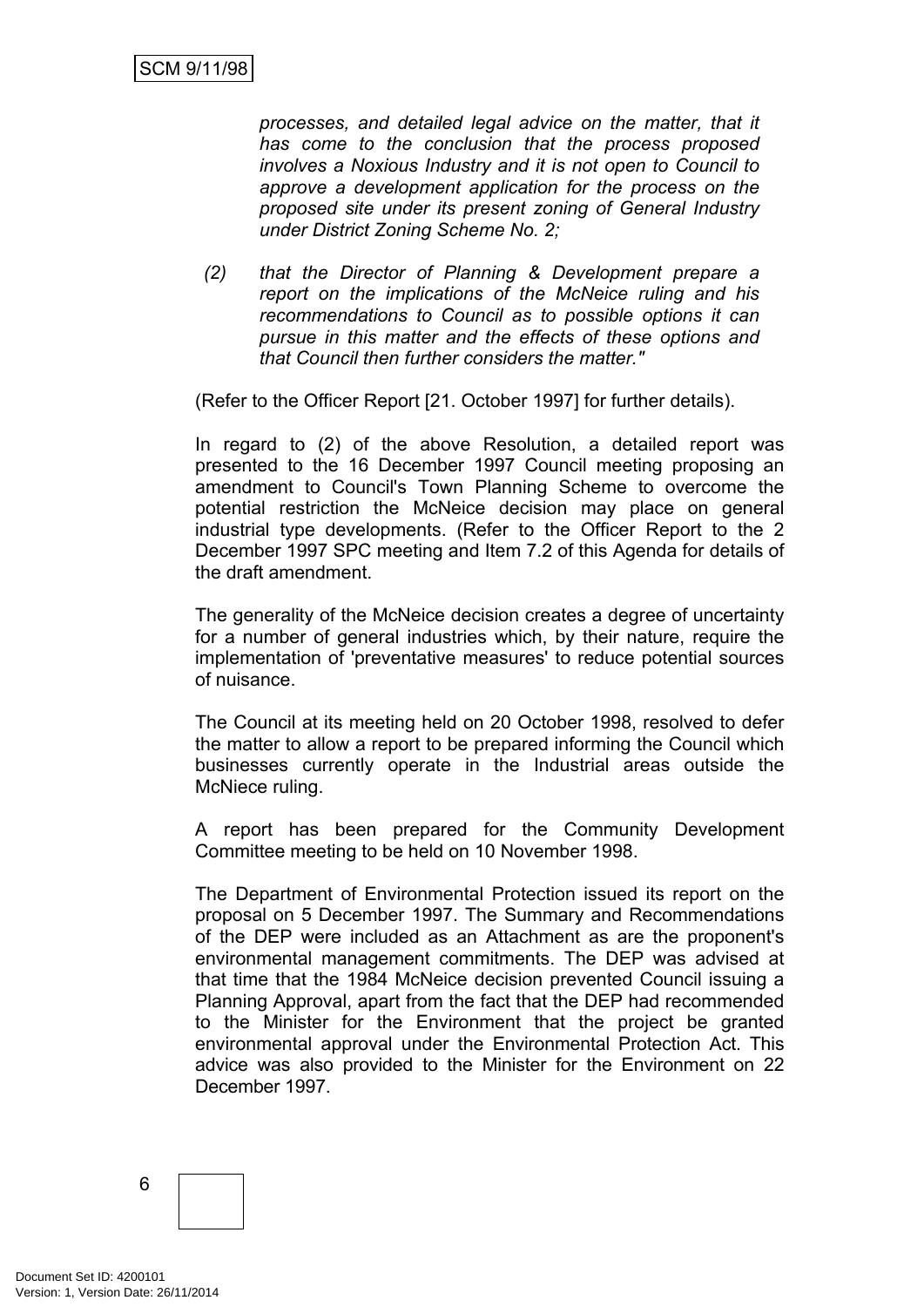A number of Appeals against the Report and Recommendations of the EPA relating to the proposal were submitted to the Minister for the Environment. The Minister has yet to determine these Appeals.

At the request of the Appeals Convenor for the Environmental Protection Act, a meeting was held between Company and Council representatives on 16 September 1998. It was agreed that the Council would reconsider the matter, together with any further submissions by the Company and legal advice.

## **Submission**

The proposed waste treatment facility will treat commercial/industrial waste from oil and grease traps, waste oil, oil contaminated water and other non-sewerable liquid wastes and sludges with contaminants which require chemical fixation. The plant would not treat pesticides, PCB's or materials which are flammable, explosive or radioactive.

Typical sources of the wastes are food processing, automotive service and metal finishing industries.

The Applicant has recently submitted two letters to Council outlining their position following the CER process. These letters have been circulated under separate cover, together with Council's Solicitor's advice.

## **Report**

The outcome of the CER process is that the proposal is considered environmentally acceptable by the EPA, provided that the DEP's recommended conditions are implemented by the proponent. These include commitments to stringent odour control and an avoidance of transport routes through the Yangebup residential area.

In assessing the proposal, the EPA sought advice from a range of government agencies as well as appointing an independent consultant to review the proposal. Key issues assessed related to impacts on groundwater quality, odour, noise and vibration, solid and liquid wastes, off-site risk and transport.

In relation to odour, the proponents undertook odour modelling which revealed that levels of odour at the nearest residence would be well below acceptable levels. Modelling undertaken by the DEP confirmed this, with the proponent bound to a commitment to install the latest available scrubbing and process monitoring systems in addition to a standby power system to ensure that odour emissions meet predicted levels at all times.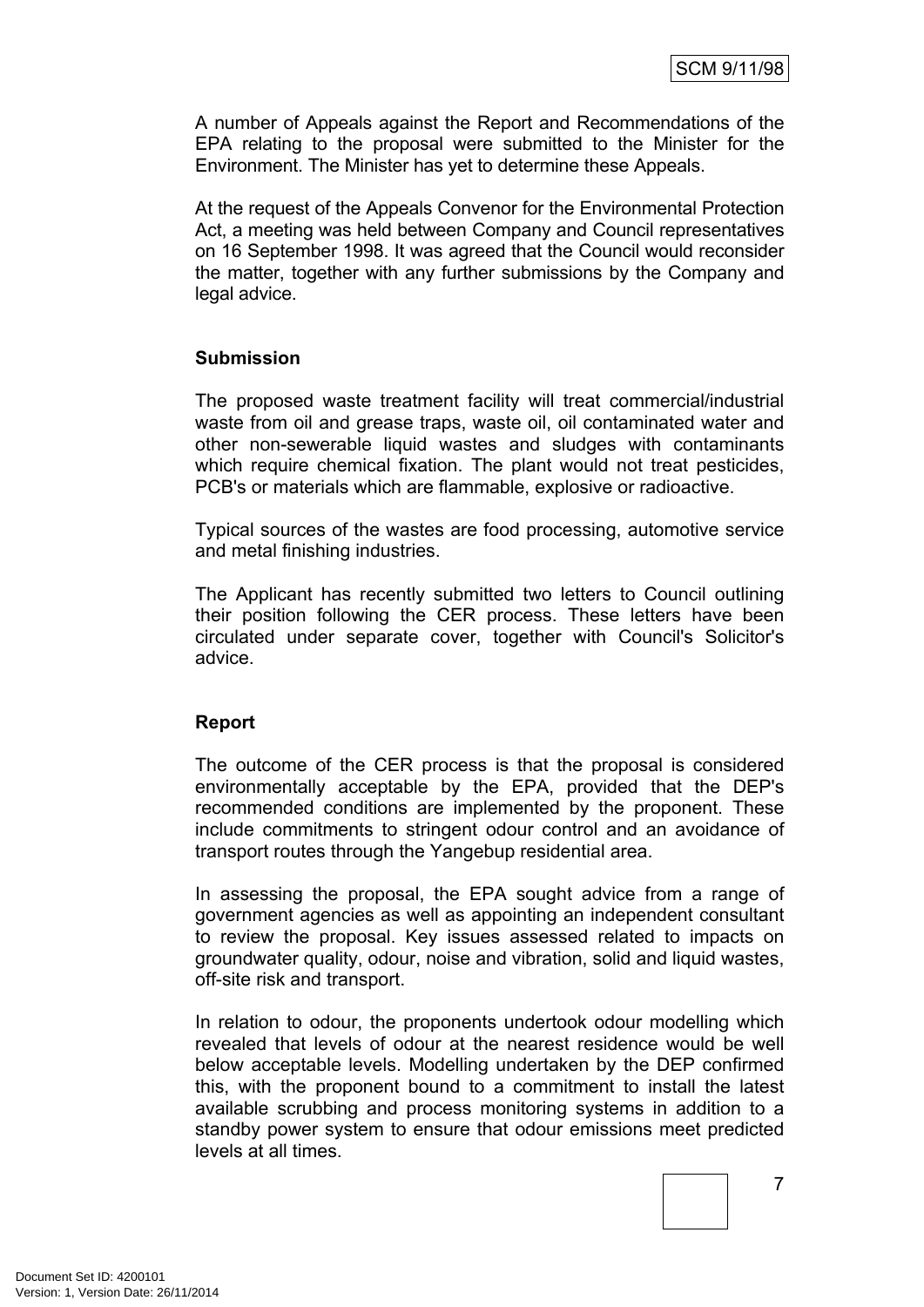Off-site risks were assessed as acceptable, with the proponent required to implement an environmental management system to ensure events which could increase risk are not accepted at the site and prepare a suitable emergency response plan prior to commencement. In terms of transport, the proponent is bound to a commitment to negotiate appropriate routes and delivery times with relevant authorities, including Council.

Overall, the EPA's report advised that whilst some deficiencies in the CER document were highlighted in the assessment process, the Authority was satisfied that these deficiencies had been addressed by the proponent through the assessment process. Approval was recommended subject to the proponents environmental management commitments and the preparation of an environmental management system to the EPA's requirements.

The EP Act requires that decision making authorities do not make any decisions which would cause a proposal to be implemented until such time as the Minister for the Environment has granted environmental approval.

Council's current position that the proposal constitutes a 'Noxious Industry', due to incorporation of preventative measures to overcome any potential nuisance (ie, particularly odour nuisance) is not subject to an Appeal right via the normal Ministerial or Tribunal processes. It can only be challenged by a Supreme Court writ of mandamus or similar action.

The current legal advice outlines that the proposal may not fall within the "Industry" category as the processes are predominantly dealing with liquids, sludges and materials in solution, rather than solid materials which fit the definition of an 'article'. Based on the advice, it is open to the Council to interpret the applicable 'use class' as being a 'use not listed', rather than a 'Noxious Industry'. This allows Council to consider approving the proposal, subject to the following prerequisites:-

- 1. Interpretation of the use class as a Use not listed based upon legal advice;
- 2. Completion of the public advertising procedures required by Clause 3.2.4 and 6.2 of the Scheme;
- 3. The Minister for the Environment having granted environmental approval prior to a formal decision being made by the Council regarding Planning Approval;

It would also be open for the Council to refuse the proposal following completion of prerequisites 1-2 above, which would then be subject to